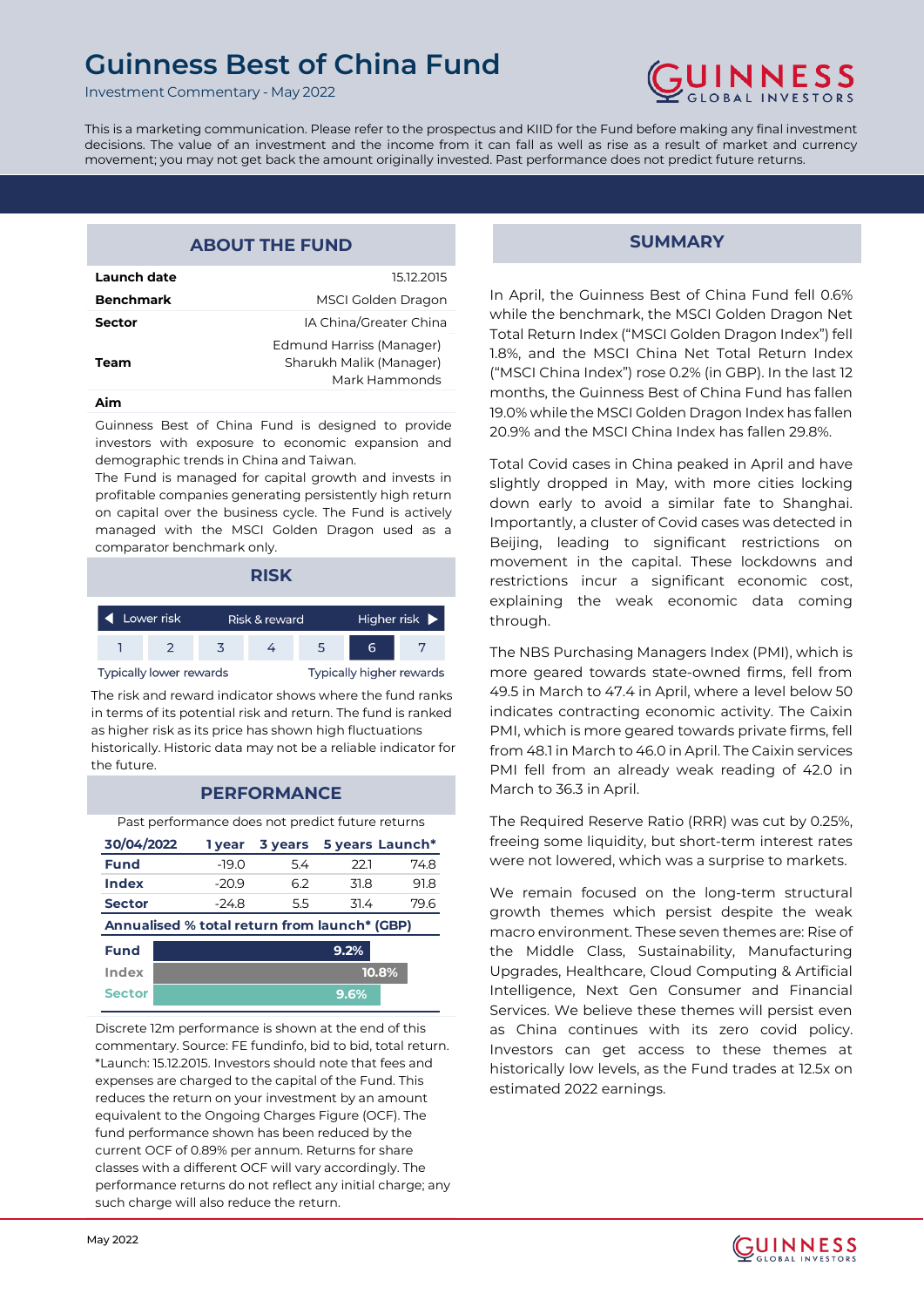# **MARKET COMMENTARY**

In April, Chinese markets fell but were outperformers relative to developed market counterparts. The MSCI China Index fell 4.1% (in USD unless otherwise stated) while the S&P 500 Index fell 8.7%. The Chinese government continues to promise it will stimulate the economy, but markets remain unconvinced. At the end of April, the politburo released a statement saying it would improve its economic policies to help growth, vowing to accelerate measures which have already been announced. It also repeated its stance that the period of tighter regulation affecting the tech platform stocks would soon come to a close, and that it supports the healthy development of the sector. However, the statement also reiterated its support for China's dynamic zero covid policy, which suggests the economic disruptions from lockdowns will continue. We have not yet seen a significant easing in monetary or fiscal policy, so market sentiment remains poor.



Returns by Market in April 2022

In April, value stocks did worse than growth, as the MSCI China Value Index fell 5.7% while the Growth Index fell by 2.4%. But this masks the significant sell-off in the middle of the month, where at its weakest, Growth was down 14.2% and Value was down 11.0%.



<sup>(</sup>Data from 31/03/22 to 30/04/22, returns in USD, source: Bloomberg, Guinness Global Investors calculations)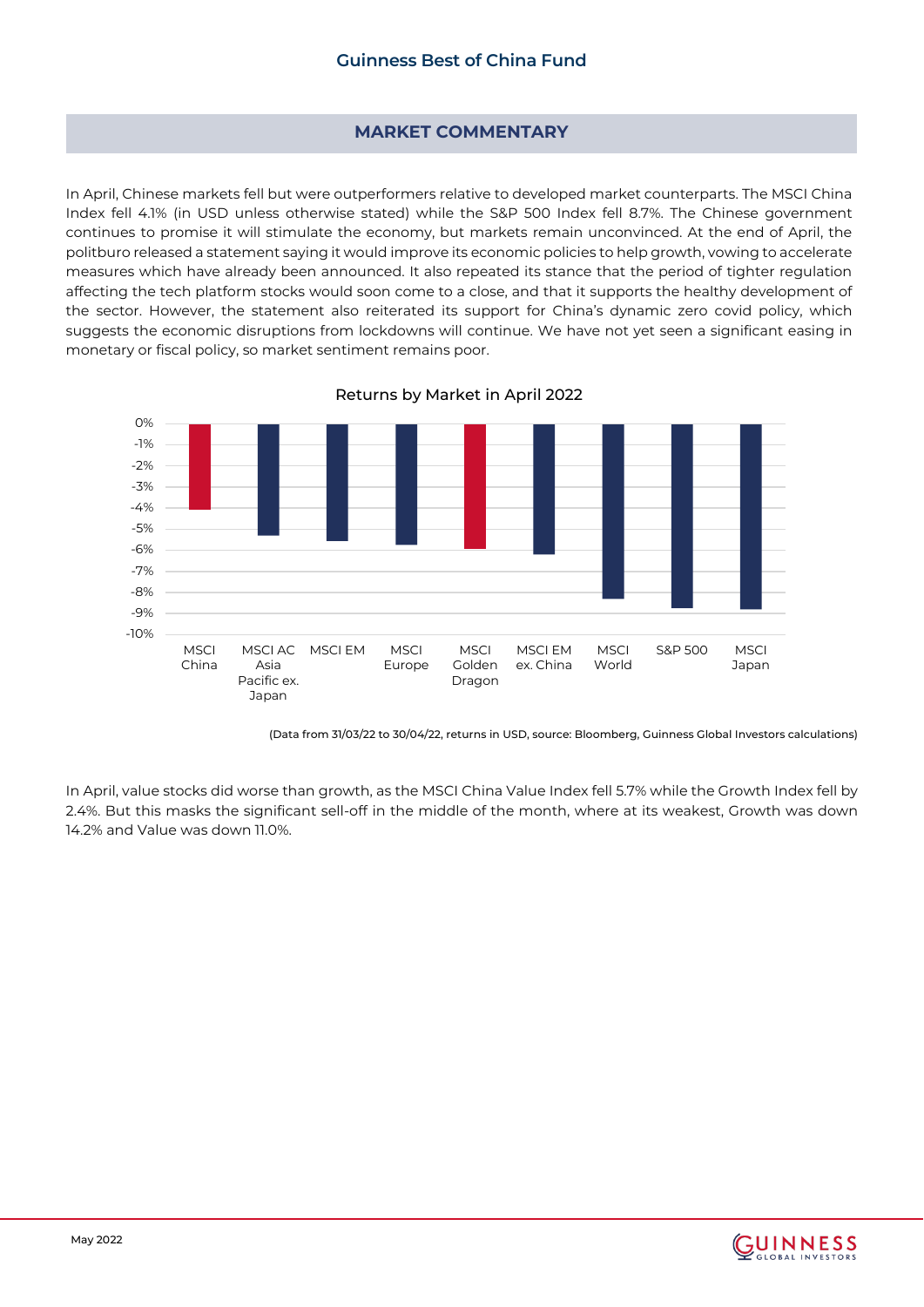Growth vs Value in April



In April, the strongest sectors were Communication Services, Real Estate and Consumer Staples. The weakest were Information Technology, Health Care and Materials. Information Technology was weak across subsectors due to weakening end demand and rising costs.



Returns by Sector for MSCI China in April

(Data from 31/03/22 to 30/04/2022, returns in USD, source: Bloomberg, Guinness Global Investors calculations)

# **COMPANY OPERATING PERFORMANCE**

CSPC Pharmaceutical is a pharmaceutical company which in 2021 grew its revenue by 12% and its net income by 9%. One of its main products, NBP, which is used to treat strokes, saw significant price cuts in exchange for the volume of business from remaining on the national drug list. On the other hand, CSPC's oncology sales grew rapidly as the business builds new growth drivers. The company has a solid pipeline of products coming though,

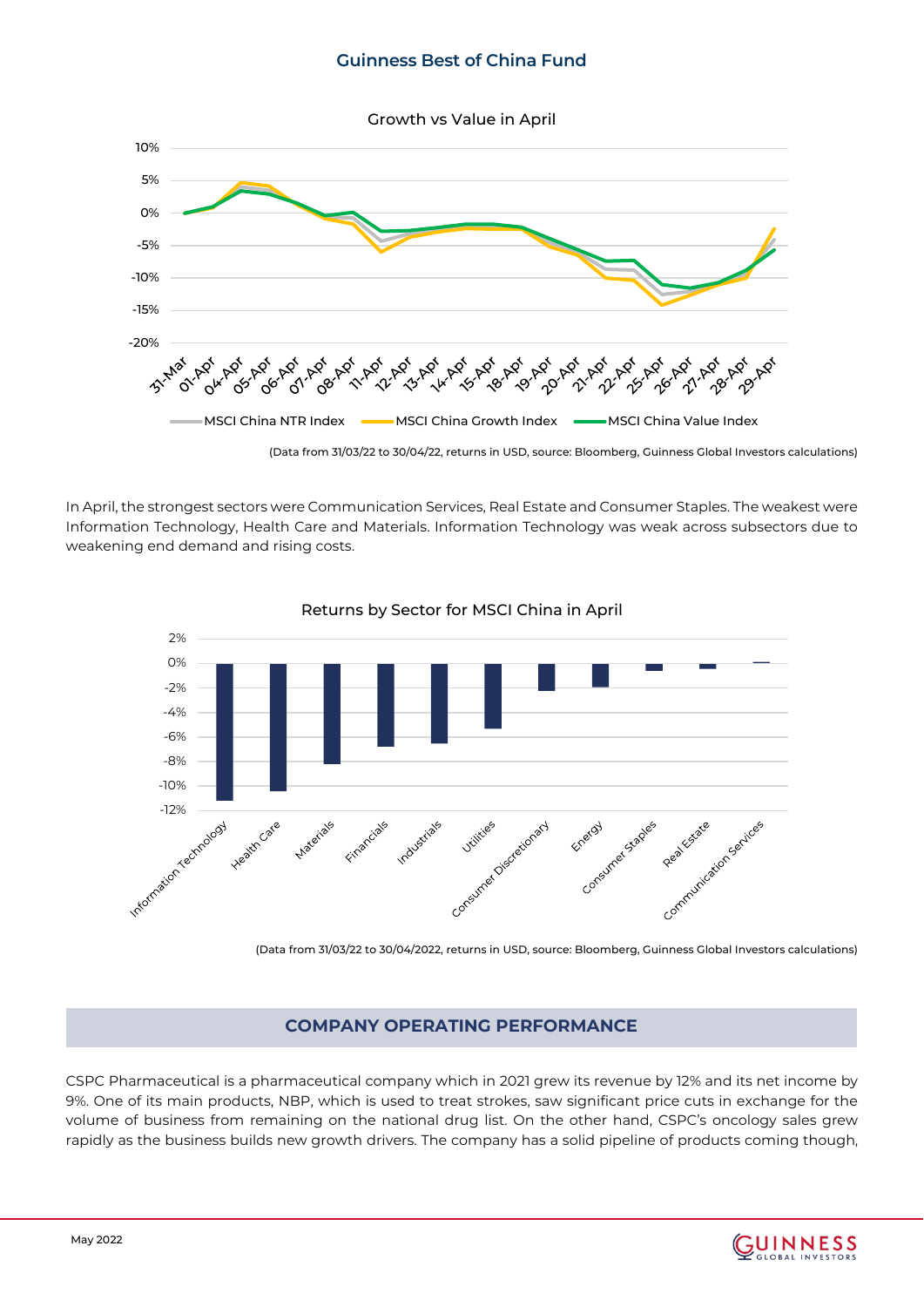including a Covid mRNA vaccine.

In 2021 the aggregate sales growth of the Fund's current holdings was 13%, which was higher than the aggregate sales growth of the MSCI China Index, which was 9%.



2021 Sales Growth

(Data as of 30/04/22, sales in USD, source: Bloomberg, Guinness Global Investors calculations.)

We argue the higher growth is no coincidence. Our focus on structural growth themes means the Fund's current holdings have, over the past 10 years, grown sales at a much higher rate than the broader market. (Note for the cumulative calculations for the Fund, we look at the aggregate sales growth of the current holdings over the past 10 years. When calculating the aggregate sales growth for the MSCI China Index, the holdings and weights do change each year, so the companies on which 2021 sales are calculated are different to those on which 2011 sales are calculated). Below we show the aggregate sales of the Fund's current companies, over the last 10 years, have grown by a total of 286%. This is higher than 31% aggregate sales growth of companies in the MSCI China Index.



Indexed Cumulative Sales

(Data as of 30/04/22, sales in USD, source: Bloomberg, Guinness Global Investors calculations. Data for Guinness Best of China is a simulation based on actual historic data for the Fund's current holdings. The Fund was launched on 15.12.2015.)

In 2021, the net margin of the Fund's current companies was 13.4% compared to 8.8% for the companies in the

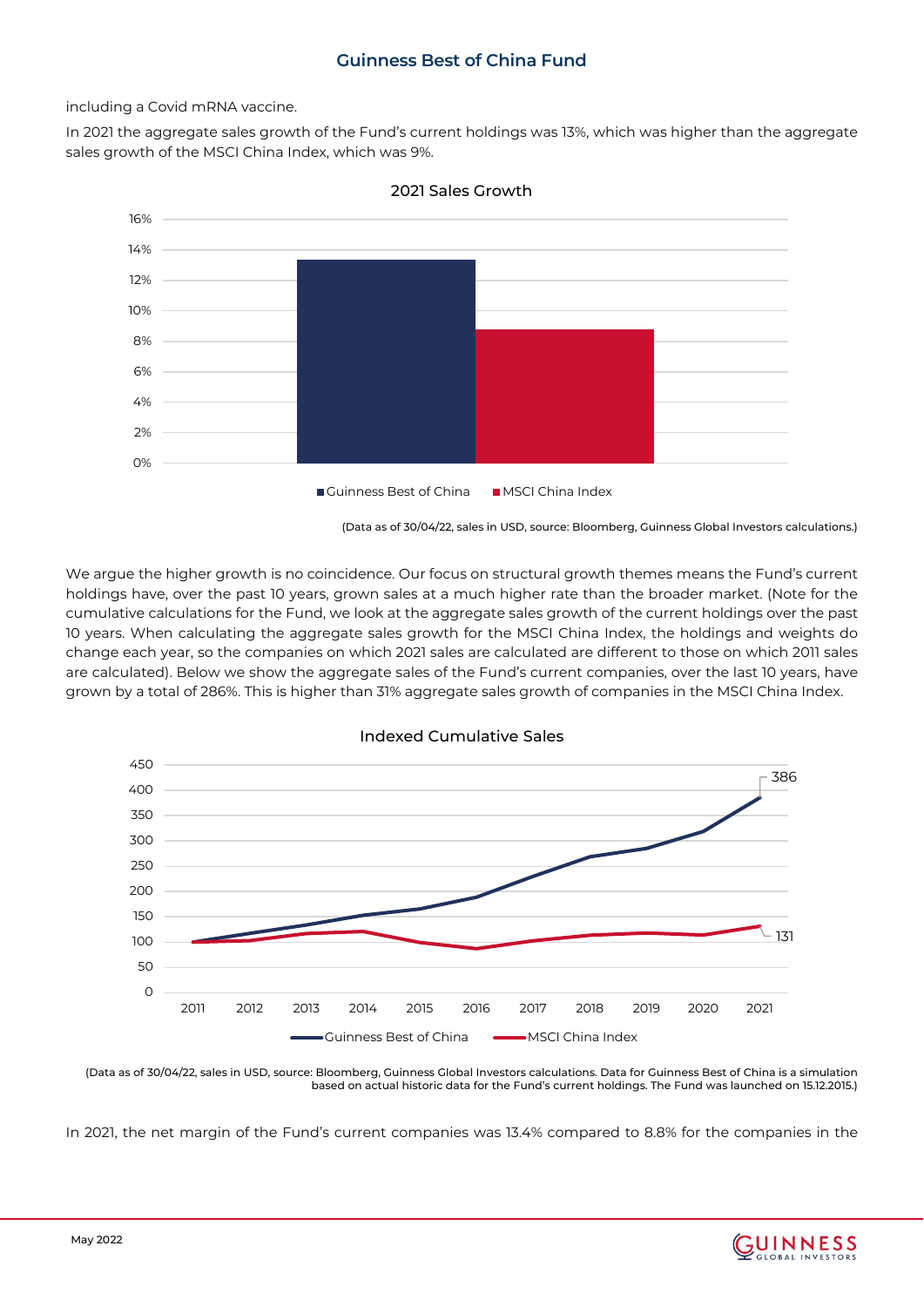MSCI China Index. So not only was the Fund able to grow sales at a higher rate than the broader market, but it was also able to do so with much higher profitability.



2021 Net Margin

(Data as of 30/04/22, source: Bloomberg, Guinness Global Investors calculations.)

As a result, the aggregate net income growth of the Fund's current companies was 15% in 2021, compared to aggregate net income growth of only 3% for the companies in the MSCI China Index.



2021 Net Income Growth

(Data as of 30/04/22, net income in USD, source: Bloomberg, Guinness Global Investors calculations.)

The aggregate net income of the Fund's current companies, over the last 10 years, has grown by 322%. This compares to essentially no growth in the aggregate net income of the companies in the MSCI China Index. Commentators occasionally argue that China is not investable because of the lack of long-term earnings growth in the broader market. We agree that the earnings growth of the broader market is poor, which is what makes the Fund so attractive. We are not investing in the broader market – we are investing, with high conviction, in a set of well-run companies which give exposure to the structural growth themes in China. This has resulted, as we have shown, in much higher aggregate sales and earnings growth for the Fund's holdings over the past 10 years.

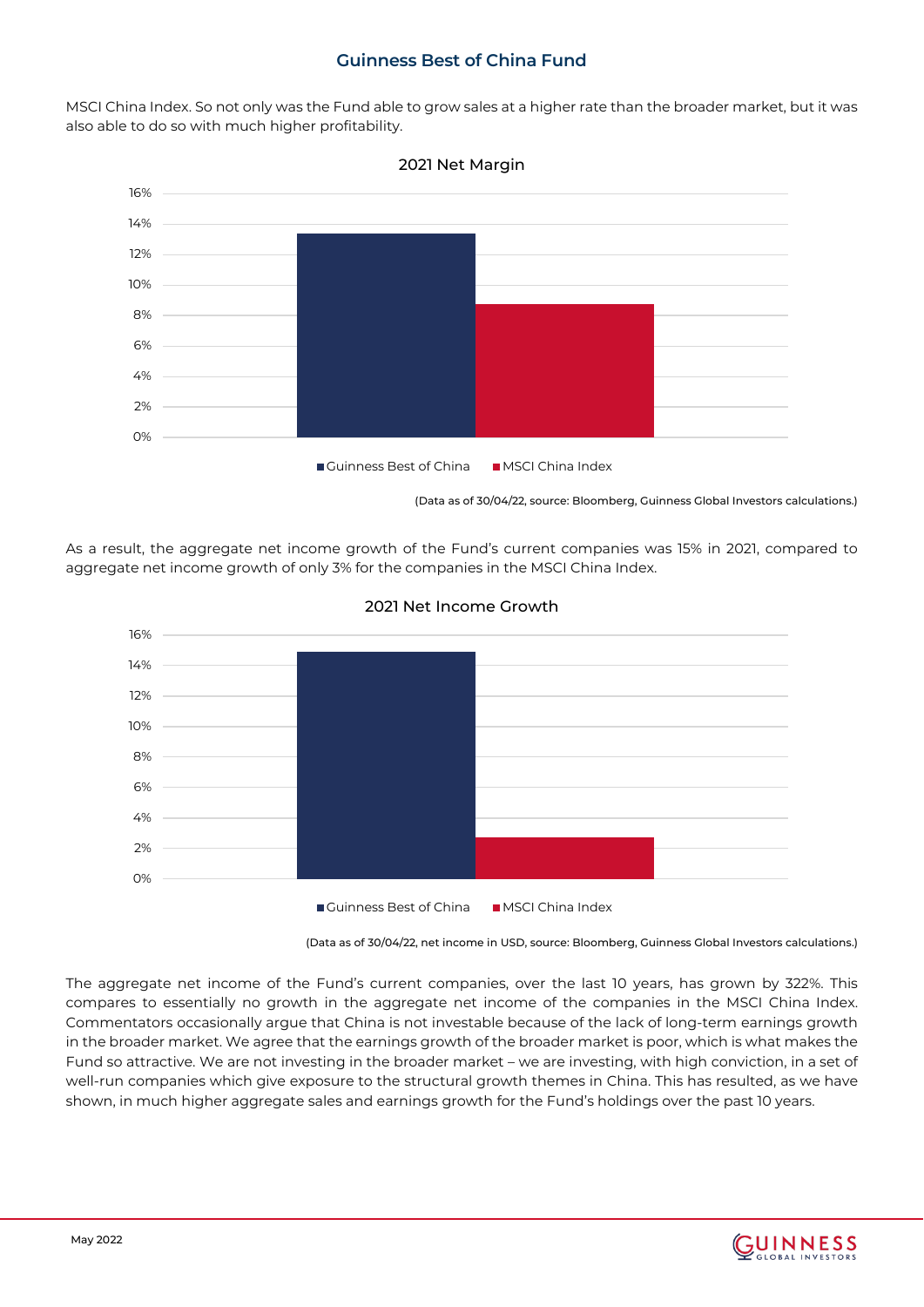## Indexed Cumulative Net Profit



<sup>(</sup>Data as of 30/04/22, sales in USD, source: Bloomberg, Guinness Global Investors calculations. Data for Guinness Best of China is a simulation based on actual historic data for the Fund's current holdings. The Fund was launched on 15.12.2015.)

## **OUTLOOK**

With regards to valuation multiples, we do carry out a valuation discipline to ensure we do not overpay for growth. We carry out two disciplines – a discounted cashflow (DCF) approach and an earnings sensitivity approach. In the DCF approach, we assume various revenue growth rates and EBITDA margins to assess upside in each scenario. We factor in, for example, the upside if growth or margins are lower than expected. We also model the effect of rising discount rates, which would be prompted by rising interest rates, which we are seeing in the US. In the earnings sensitivity approach, we assume various earnings growth rates and ending valuation multiples. Again, here we assess upside if growth is lower than expected, or if multiples fall due to mean reversion or rising global discount rates.

China is trading at valuations that are one standard deviation below their average since November 2015 – we use this starting point because this is when the China ADRs were added to the Index. To put this into context, China was last trading at these levels during the trade war and late 2015/early 2016. The portfolio is valued at 12.5x on estimated 2022 earnings, which puts it at a 14% premium to the MSCI China Index, which trades at 11.0x. We hope we have shown in this update that this premium is worth paying for.

## **Portfolio Managers**

Edmund Harriss

Sharukh Malik

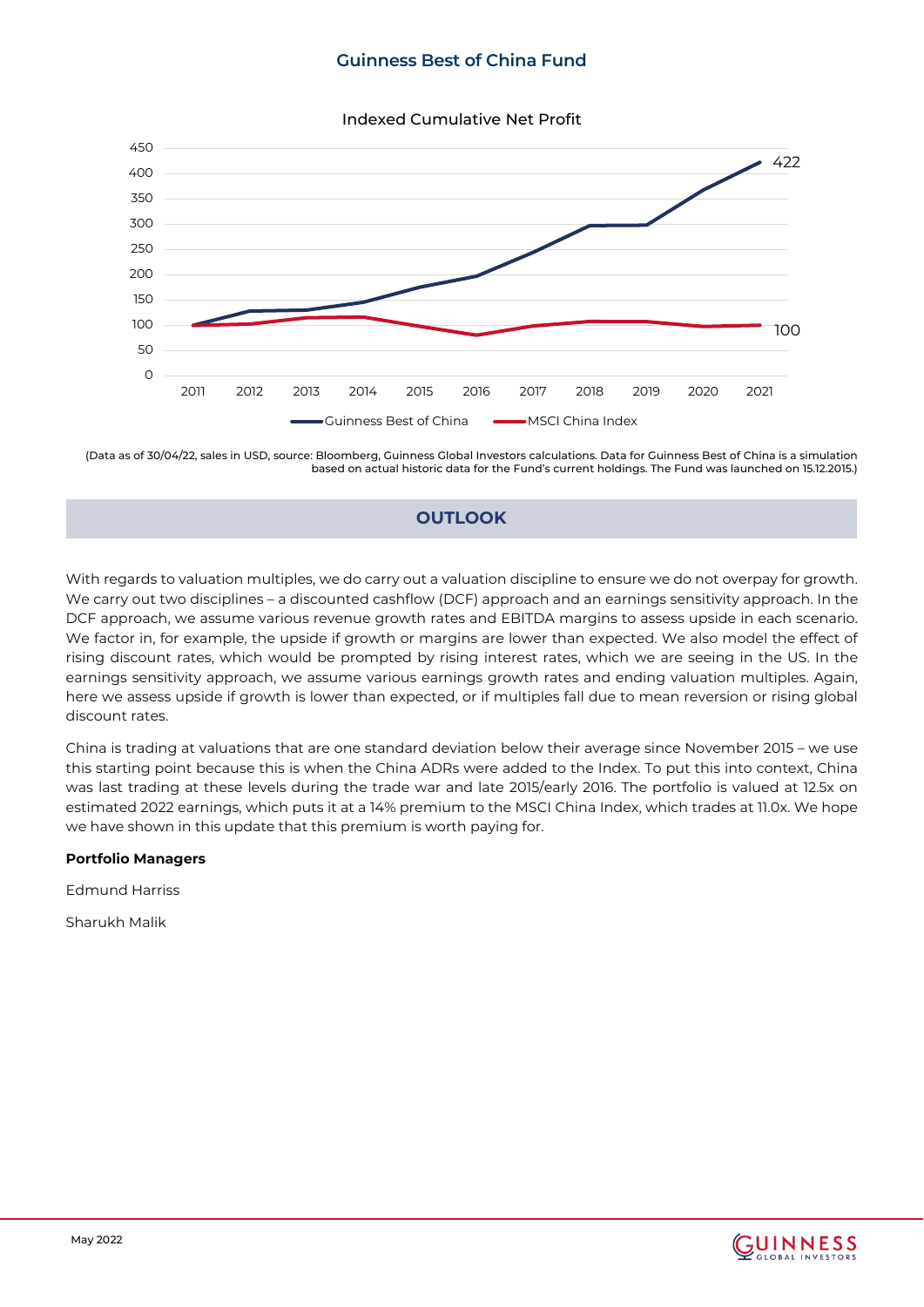

Fund returns are for share classes with a current Ongoing Charges Figure (OCF) stated above; returns for share classes with a different OCF will vary accordingly. Source: FE fundinfo bid to bid, total return (0.89% OCF). Fund launch date: 15.12.2015.